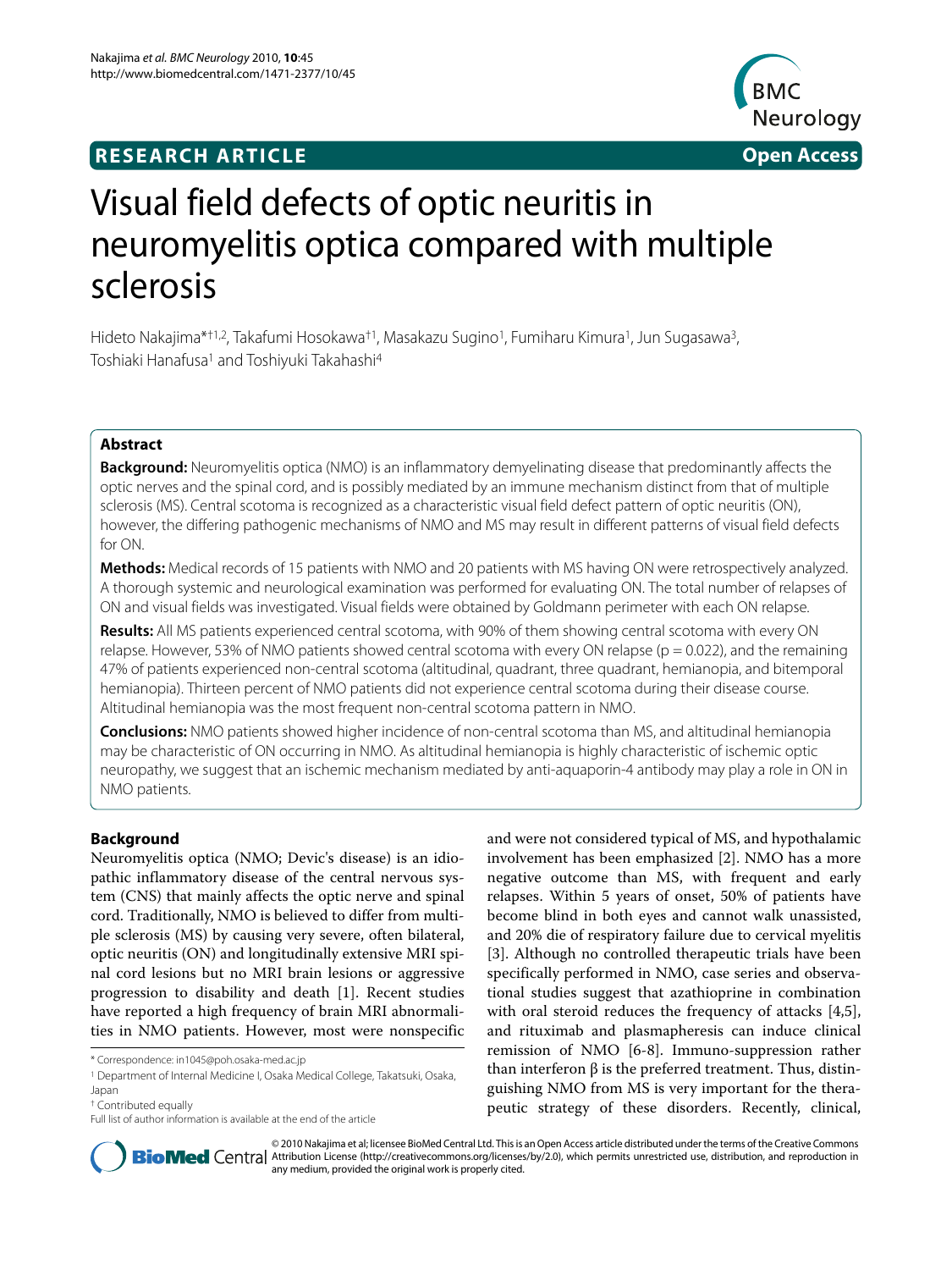neuroimaging, laboratory, and pathological features have been established showing that NMO is distinct from MS. Histopathological and serological findings strongly suggest the involvement of the humoral immune system [\[9](#page-5-7)]. In particular, detection of serum anti-aquaporin-4 (AQP4) antibody can be used to distinguish NMO from MS [\[10](#page-5-8)[,11](#page-5-9)]

ON is the most common and often initial symptom in both NMO and MS. In acute ON, the cardinal field defect is a widespread depression of sensitivity, and visual field testing typically reveals a central scotoma, although other visual field changes such as color blindness, bitemporal hemianopia, paracentral scotoma, and altitudinal deficits have also been reported. ON in NMO tends to be more severe and recovery is less complete compared with attacks of ON in the context of MS [\[3](#page-5-2)]. Clinical features such as ocular pain, visual field deficits, and positive phenomena, i.e. movement-induced phosphenes, have been thought not to differ from those found in MS-associated attacks [[3](#page-5-2)]. Unlike patients with MS, those with NMO experience more severe disease symptoms due to myelitis characterized by centrally located spinal cord lesions that are longer than three vertebral segments and frequent early attacks. In NMO, the pathophysiology of spinal cord lesions and relation with seropositivity for anti-AQP4 antibody are well investigated [\[12](#page-5-10)[,13](#page-5-11)]. However, the difference of clinical symptoms or pathophysiologic findings for ON between NMO and MS have rarely been evaluated. We hypothesized that the differing pathogenic mechanisms of NMO and MS may result in different patterns of visual field defects as findings of ON. In this study, we evaluated the features of visual field defects in patients with NMO.

# **Method**

We retrospectively analyzed the medical records of 15 patients with NMO (all women, mean age of onset: 36 ± 11, mean  $\pm$  SD) and 20 patients with MS (5 men and 15 women,  $29 \pm 9$ ), all of whom had ON. NMO patients fulfilled Wingerchuk's revised diagnostic criteria [\[14](#page-5-12)], except for NMO-IgG seropositive status. MS patients included in this study had definitive MS according to McDonald's criteria [\[15\]](#page-5-13). A thorough systemic and neurological examination was performed to evaluate ON. Visual field tests were performed on the Goldmann perimeter whenever visual acuity permitted. MRI was performed where deemed necessary and for those who could afford the investigation. This study received institutional review board approval and informed consent was obtained according to the Declaration of Helsinki.

Serum samples were stored at - 80°C until testing for anti-AQP4 antibody. Anti-AQP4 antibody was assessed as described previously [[12,](#page-5-10)[16\]](#page-5-14). Briefly, human embry-

onic kidney cells (HEK-293) were stably transfected with either a vector containing AQP4-cDNA or empty vector, and specimens were tested by indirect immunofluorescence using these two cell lines (with or without AQP4). Specimens were incubated with the cells for 1 h, washed in phosphate-buffered saline (PBS), incubated with Alexa Fluor 488 goat anti-human IgG (Invitrogen, Eugene, Oregon, USA) for 30 min, and washed in PBS. The cells were then fixed in 4% paraformaldehyde and mounted in Permafluor aqueous mounting media (Beckman Coulter, Marseille, France).

# **Statistics**

All data in this study are presented as mean ± SD. Categorical variables were compared using the Mann-Whitney's U test and the Fisher's exact probability test. Significance levels were set at  $P < 0.05$ .

# **Results**

A total of 35 patients were included in this study: 15 NMO and 20 MS (Table [1](#page-2-0)). There were no differences between the 2 groups in gender and disease duration. Patients with NMO were older at disease onset, exhibited an increased number of total and ON relapses, and had a higher expanded disability status scale (EDSS) score.

When comparing visual field defect patterns of ON between the 2 groups, central scotoma was present in 31 out of 33 ON episodes in MS (94%) and 39 out of 51 episodes in NMO (76%) (p = 0.041, Table 2). In 51 episodes of ON, NMO patients exhibited 12 episodes of non-central scotoma (24%). Of the visual field defect patterns other than central scotoma, NMO patients showed 5 for altitudinal, 3 for quadrant, 2 for three quadrant, 1 for hemianopia, and 1 for bitemporal hemianopia. MS patients showed 1 each for three quadrant and hemianopia (Table 2).

During the course of the disease, 90% of MS patients (18/20) showed central scotoma with every episode; however, central scotoma with every episode was present in 54% of NMO patients  $(8/15)$  (p = 0.022, Figure [1\)](#page-3-0). In the remaining 7 NMO patients, 5 showed both central and non-central scotoma, and 2 patients showed non-central scotoma with every episode. In 7 NMO patients showing non-central scotoma, altitudinal hemianopia was most frequent (5/7), and the location of the altitudinal hemianopia was inferior in 3 of 5 relapses and superior in 2 relapses. Notably, all altitudinal hemianopia occurred at the initial attack of each eye (Table 3).

# **Discussion**

A variety of visual field defects may be seen in optic neuropathies, including central, centrocecal, arcuate, altitudinal, and nasal step field defects. Central scotoma is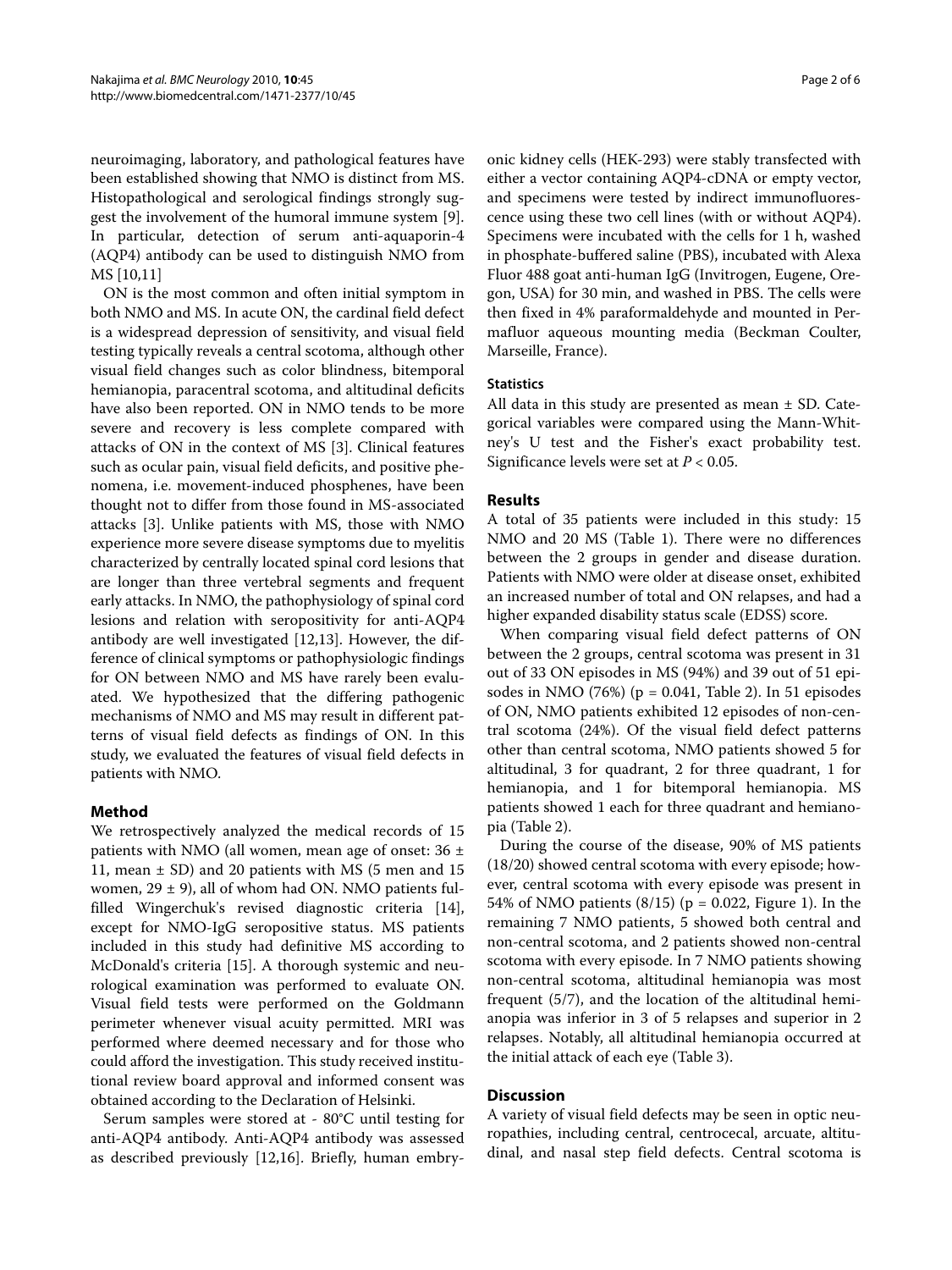|                             | <b>NMO</b>      | <b>MS</b>      | Ρ       |  |
|-----------------------------|-----------------|----------------|---------|--|
|                             | $(n = 15)$      | $(n = 20)$     | value   |  |
| Sex (male/female)           | 0/15            | 5/15           | 0.057   |  |
| Age at onset                | $36.0 \pm 10.9$ | $29.2 \pm 8.8$ | 0.038   |  |
| Duration of disease (years) | $14.4 \pm 8.8$  | $11.5 \pm 9.9$ | 0.216   |  |
| Number of total relapses    | $10.1 \pm 4.8$  | $6.3 \pm 6.4$  | 0.007   |  |
| Number of ON relapses       | $3.4 \pm 3.2$   | $1.7 \pm 0.8$  | 0.004   |  |
| <b>EDSS</b> score           | $5.1 \pm 2.5$   | $2.6 \pm 1.6$  | 0.009   |  |
| Brain lesion, % (n)         | 60(9)           | 90(18)         | 0.051   |  |
| Spinal lesion, % (n)        | 100(15)         | 60 (12)        | 0.005   |  |
| LESCL, $% (n)$              | 87(13)          | 10(2)          | < 0.001 |  |
| Anti-AQP4 antibody, % (n)   | 100(15)         | 0              | < 0.001 |  |

# <span id="page-2-0"></span>**Table 1: Demography and ocular findings of NMO and MS patients**

NMO = neuromyelitis optica; MS = multiple sclerosis; ON = optic neuritis; EDSS = expanded disability status scale; LESCL = longitudinally extensive spinal cord lesions.

recognized as a typical visual field defect pattern of ON in MS [\[17](#page-5-15)]. In this study, all MS patients experienced central scotoma, with 90% showing central scotoma with every ON attack. On the contrary, 53% of NMO patients showed central scotoma with every ON attack, and the remaining 47% of patients experienced non-central scotoma. Moreover, 13% of NMO patients did not experience central scotoma during the course of their disease. Of the non-central scotoma patterns, altitudinal hemianopia was most frequent. Since altitudinal hemianopia was not recognized in MS patients, this visual field defect may be characteristic of ON for patients with NMO.

ON is the initial manifestation of NMO in 77% of patients. In 30% of NMO patients, the initial attack of ON led to blindness, with only 43% of patients completely recovering from the first attack. Compared with MS patients, NMO patients had a significantly higher rate of bilateral ON (70% versus 19%) [[18\]](#page-5-16). Although the optic

nerve is mainly affected in both NMO and MS, the pathogenesis of ON in NMO might differ from that of MS. Compared to MS, the study using optical coherence tomography indicated a thinner overall average retinal nerve fiber layer, suggesting widespread axonal injury in the affected optic nerves in NMO [\[19](#page-5-17)].

Pathologically, NMO shares with MS a pattern of focal demyelination, inflammation, scar formation, and axonal destruction, but NMO also has an intense perivascular response, prominent necrosis, and cavitation, which are not seen in MS [[9\]](#page-5-7). IgG, IgM, and products of complement activation are deposited in a perivascular pattern in NMO, suggesting a pathogenic role involving autoantibodies [\[9](#page-5-7)]. Blood vessels within demyelination spinal lesions of NMO are thickened and hyalinized [[20\]](#page-5-18). Active lesions exhibit tissue swelling, infiltrating polymorphonuclear macrophages, active microglia, demyelination, axonal loss, prominent necrosis, and variable degrees of

|                                             | <b>NMO</b> | <b>MS</b> | P value |
|---------------------------------------------|------------|-----------|---------|
| Total number of ON relapses                 | 51         | 33        |         |
| Visual field defects<br>Central scotoma (%) | 39 (76)    | 31 (94)   | 0.041   |
| Non-central scotoma                         |            |           |         |
| Altitudinal (%)                             | 5(10)      | 0(0)      | 0.151   |
| Quadrant (%)                                | 3(6)       | 0(0)      | 0.276   |
| Three quadrant (%)                          | 2(4)       | 1(3)      |         |
| Hemianopia (%)                              | 1(2)       | 1(3)      | и       |
| Bitemporal hemianopia (%)                   | 1(2)       | 0(0)      | ٠       |

#### **Table 2: Visual field defect patterns of NMO and MS patients**

NMO = neuromyelitis optica; MS = multiple sclerosis; ON = optic neuritis.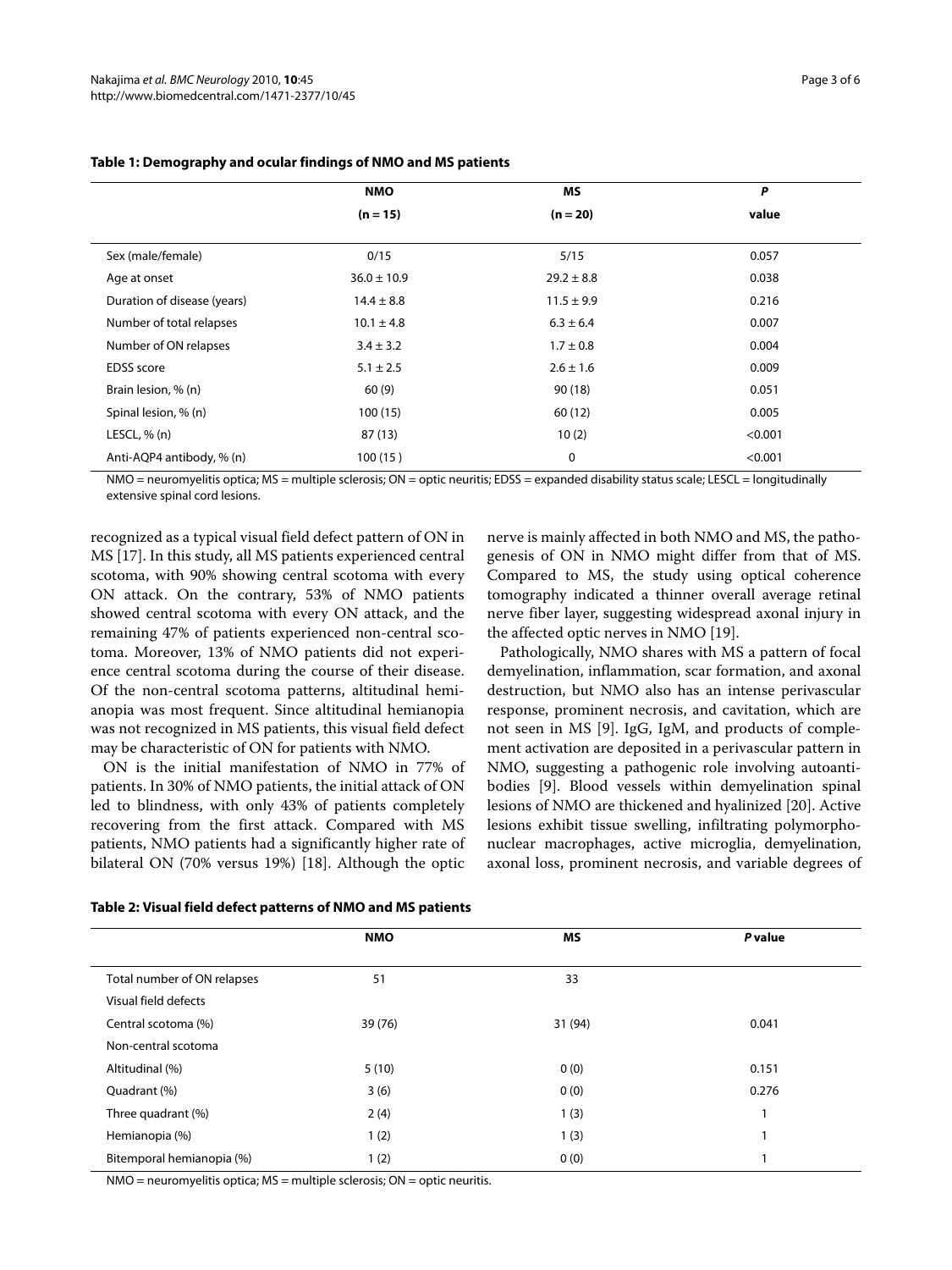<span id="page-3-0"></span>

scotoma every time. MS = multiple sclerosis; NMO = neuromyelitis optica.

perivascular inflammation with prominent eosinophils and products of their exocytosis. Chronic lesions show gliosis, cystic degeneration, cavitation, and atrophy [\[21](#page-5-19)]. These findings suggest that a humoral effector mechanism is initiated by binding of the NMO antibody at the blood-brain barrier (BBB).

Several studies have reported that areas of CNS inflammation correlate with expression pattern of AQP4 in NMO [\[22](#page-5-20)[,23](#page-5-21)]. Expression of AQP4 in the brain and spinal cord is associated with astrocyte membranes that appose endothelial cell basal membranes. Astrocytes interact extensively with endothelial cells to maintain the CNS BBB, which normally limits the access of immune system effectors unless localized or distant events disrupt the BBB, thus allowing access of cellular or soluble immune effectors. AQP4 is also expressed by astrocytes that surround the optic nerve [\[24\]](#page-5-22). Since the optic nerve head is an area of the CNS where the BBB is more permissive, as evidenced by immunostaining for markers of intact BBB [[25,](#page-5-23)[26\]](#page-5-24), tissues of the optic nerve might be more sensitive to AQP4 dysfunction mediated by anti-AQP4 antibodies [[27\]](#page-5-25). Thus, in NMO, optic nerve lesions would have demyelination, axonal loss, and perivascular response, as seen in spinal cord lesions.

Central scotoma is recognized to be a typical visual field defect pattern of ON in MS. In this study, NMO patients showed higher incidence of non-central scotoma than MS patients ( $p = 0.022$ , Figure [1\)](#page-3-0); altitudinal hemianopia was more common in non-central scotoma. An altitudinal visual field defect is suggestive of ischemic optic neuropathy, which occasionally is the result of posterior ciliary artery occlusion [[28,](#page-5-26)[29\]](#page-5-27). We suggest that ischemic mechanism mediated by anti-AQP4 antibody may play a role in ON for NMO patients. Pathological study demonstrated that vascular degeneration, such as thickened or hyalinized vessels, existed in the spinal cord lesions [[21](#page-5-19)]. Recent study indicated that NMO patients showed more vascular changes, including attenuation of the peripapillary vascular tree and focal arteriolar narrowing as the retinal features of ON than MS patients [[30\]](#page-5-28). These vascular changes may results from direct vascular inflammation mediated by anti-AQP4 antibody [[30,](#page-5-28)[31\]](#page-5-29). Therefore, the tissue organization of optic nerve cells, such as the vascular structures associated with the optic nerves, is thought to express AQP4, resulting in non-central scotoma, especially altitudinal hemianopia.

Although NMO is often fulminant and has a more negative outcome than MS [\[32\]](#page-5-30), NMO responds to glucocorticoids, immunosuppressive agents, or plasmapheresis. Since monosymptomatic ON is often seen as being the first indication of an attack of NMO and MS, ophthalmoscopic examination, especially the visual field test, is helpful for diagnosis of NMO, and anti-AQP4 antibody should be checked to decide the most effective treatment [[33\]](#page-5-31).

#### **Conclusion**

NMO patients showed higher incidence of non-central scotoma than MS, and altitudinal hemianopia may be characteristic of ON occurring in NMO. As altitudinal hemianopia is highly characteristic of ischemic optic neuropathy, we suggest that an ischemic mechanism mediated by anti-aquaporin-4 antibody may play a role in ON in NMO patients.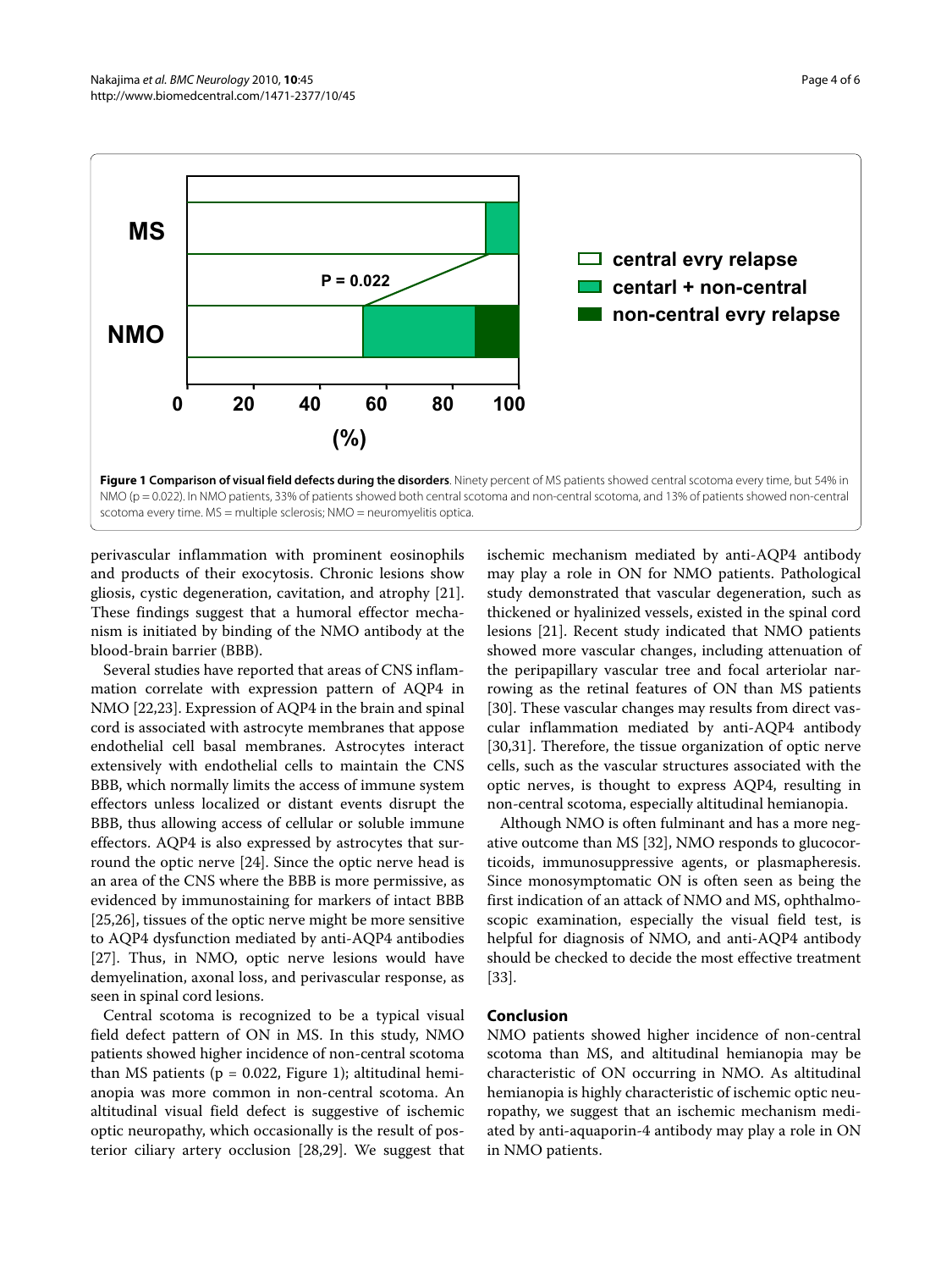| <b>Patient No.</b>          |                | $\overline{2}$    | 3              | 4              | 5                   | 6             | $\overline{7}$       |
|-----------------------------|----------------|-------------------|----------------|----------------|---------------------|---------------|----------------------|
| Sex/Age at onset            | F/48           | F/21              | F/47           | F/34           | F/32                | F/32          | F/54                 |
| Duration of disease (years) | 9              | 11                | 24             | 4              | 15                  | 18            | 12                   |
| <b>EDSS</b> score           | 2.5            |                   | 7              | 3.5            | 7                   | 7.5           | 4                    |
| Number of total relapses    | 5              | 5                 | 12             | 6              | 11                  | 18            | 23                   |
| Number of ON relapses       | 3              | 2                 | $\overline{2}$ | $\overline{2}$ | 3                   | 4             | 12                   |
| Ocular pain                 | moderate       | none              | none           | mild           | mild                | none          | moderate             |
| Optic disk in acute phase   | normal         | <b>NE</b>         | <b>NE</b>      | normal         | normal              | normal        | normal               |
| Course of ON                | It-altitudinal | It-three quadrant | rt-altitudinal | It-altitudinal | rt-altitudinal      | bil-central   | rt-central           |
|                             | (inferior)     | rt-altitudinal    | (superior)     | (inferior)     | (superior)          | It-quadrant   | It-central: 2nd-3rd  |
|                             | rt-central     | (inferior)        | rt-central     | rt-quadrant    | lt-central          | rt-hemianopia | rt-quadrant          |
|                             | It-central     |                   |                |                | lt-central          |               | It-three quadrant    |
|                             |                |                   |                |                |                     |               | rt-central           |
|                             |                |                   |                |                |                     |               | It-central           |
|                             |                |                   |                |                |                     |               | rt-central: 8th-11th |
|                             |                |                   |                |                |                     |               | bitemporal           |
| Outcome of ON               | rt-recover     | rt-recover        | rt-recover     | rt-recover     | rt-light perception | rt-recover    | rt-light perception  |
|                             | It-recover     | It-recover        |                | lt-recover     | It-light perception | It-recover    | It-light perception  |

# **Table 3: Clinical findings of 7 NMO patients with non-central scotoma**

NMO = neuromyelitis optica; EDSS = expanded disability status scale; ON = optic neuritis; NE = not evaluated.